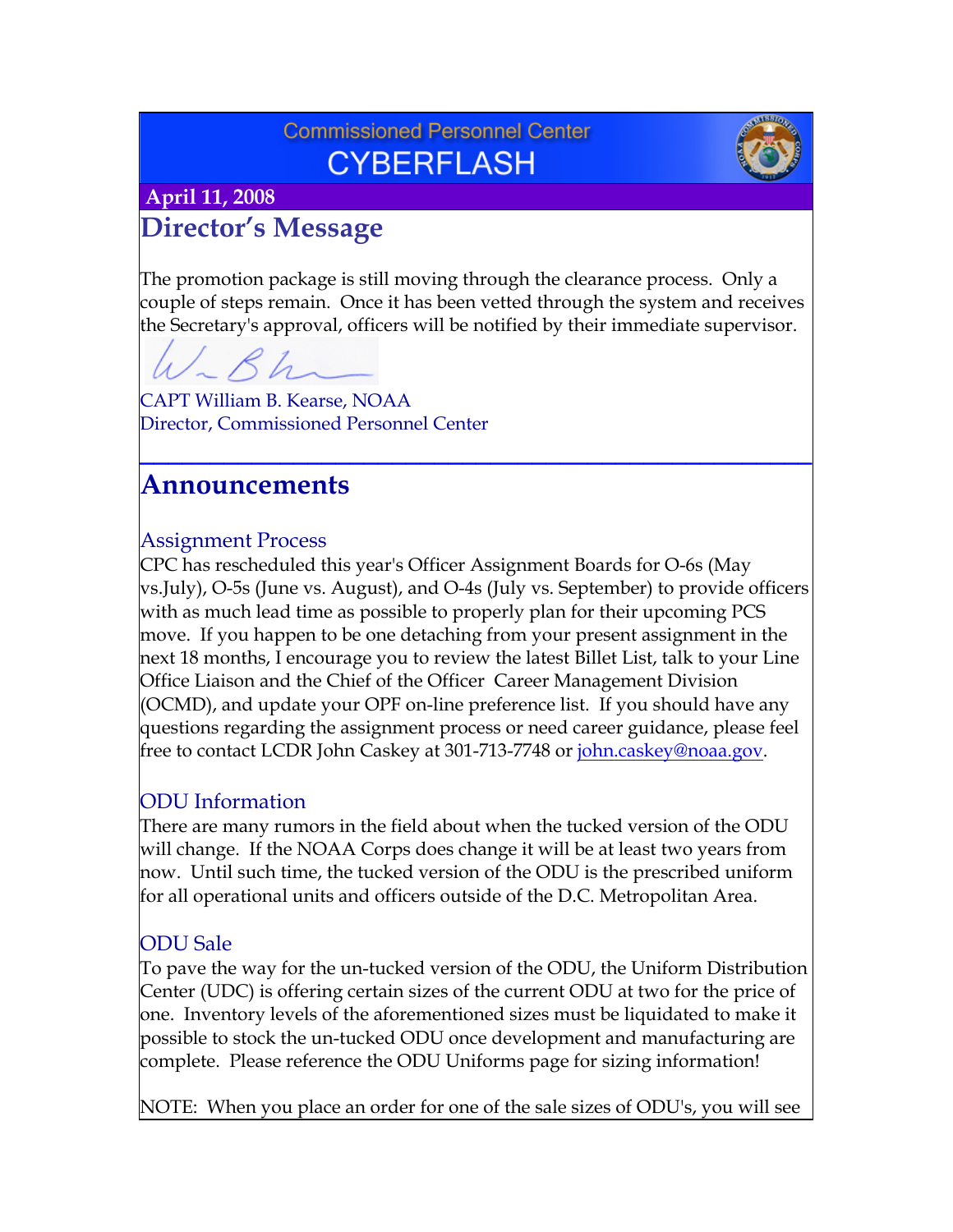one on your invoice copy at the regular price, but will automatically be shipped two of that particular size (e.g., pay for one OC32L and be shipped two OC32L's). The non-invoiced ODU will have an identifying mark on the size tag to prevent erroneous returns.

## Closed for Database Maintenance

CPC's Office's of Personnel and Career Management Divisions will be temporarily "closed for business" again on April 16-18, 2008. The closure is necessary to properly transfer officer data to some of our upgraded database forms. CPC is confident that these upgrades will 1) provide better customer support/service to officers in the field; 2) better allow CPC to provide "quick access" information to NOAA Corps' decision makers; and 3) streamline operations within CPC to make it operate more efficiently. Many officers have already seen and verified the data inputed from the previous closure. Starting April 19th, all officers need to review the following areas of their OPF to ensure accuracy (Assignment History, Security History, Dependents, Address, and Qualifications). If the fields within these tables are blank or missing information it is because CPC did not have supporting documentation in your OPF. Please submit supporting documentation

and we will update your file and the database. During the closure, the two Divisions will not be answering e-mails or phone calls. However, if an emergency should arise, individuals can contact CPC via the front desk at 301- 713-4444 or via the Division Chief's cell phones: Gregory Raymond at 240-723- 5249 or LCDR John Caskey at 301-873-2743. Thank you for your patience.

## Payroll Office Needs Your BAH Form

Verification of BAH/Dependency CG-4170 Forms were sent to each NOAA Officer 9 January 2008 and were to be returned to the Payroll Unit in Topeka, KS by 29 February 2008. To date we have received approx 60% of these verification forms. If you have gotten married, divorced, additional dependents, etc., we need to know this information so that you'll not be in an over paid/under paid status. If you have not returned this form please do so ASAP. If you did not receive this form please contact me (<u>ronald.a.cunningham@uscg.mil</u>). If you have any corrections to be made please make the corrections on the form and mail or fax the form back to the Payroll Unit. If adding a dependent please provide a copy of any supporting documentation, ie. Marriage certificate, birth certificate, divorce decree, just to name a few. Please sign at the bottom of the form even if there are no changes and mail to the below address:

 Ron Cunningham NOAA Corps Payroll Unit P. O. Box 397 Topeka, KS 66601-0397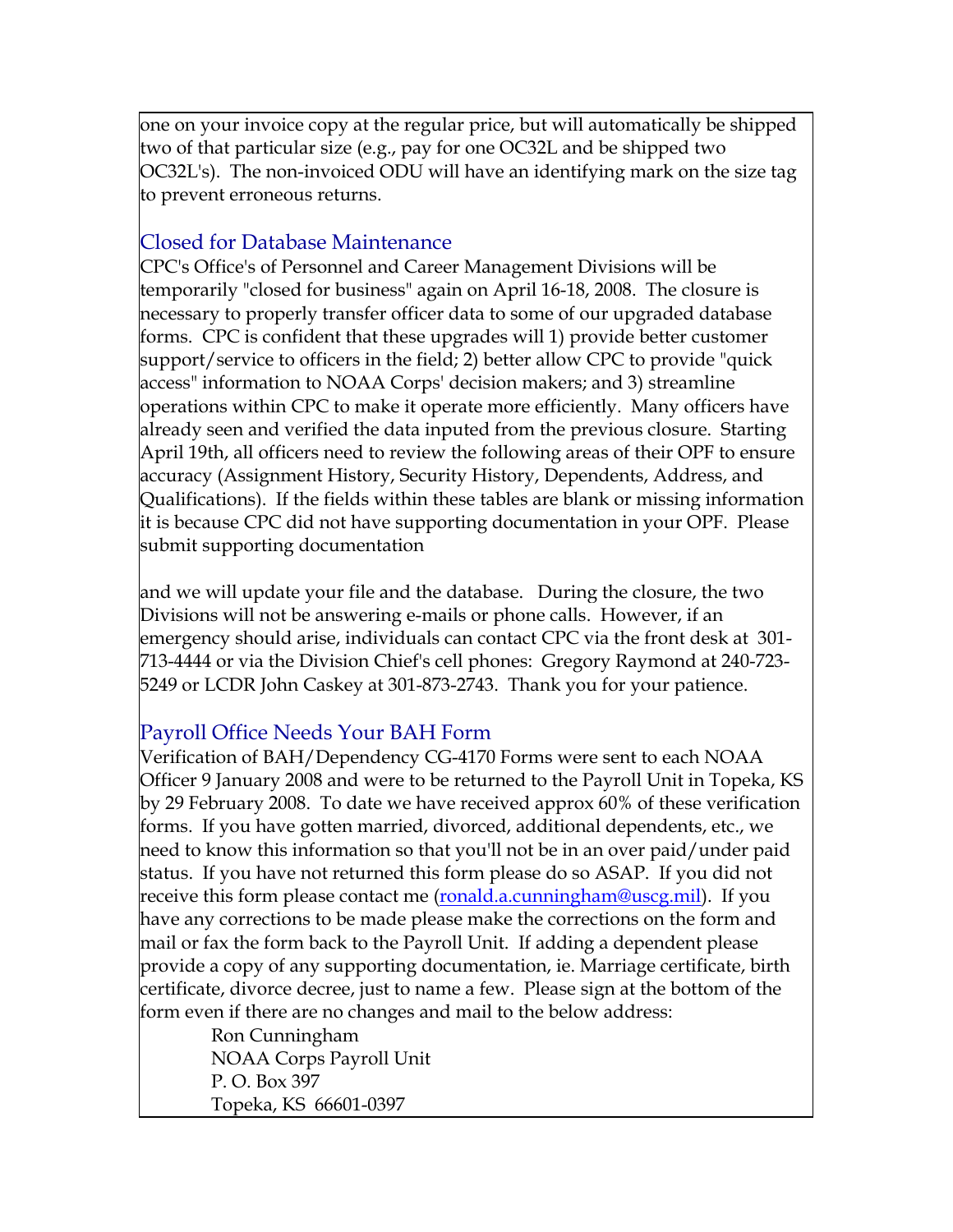# Save the Date, Seattle Officers -- Anniversary Ball

The Seattle ACO will be holding the NOAA Corps Anniversary Ball on 10 May, 2008 at Naval Station Everett. The Seattle ACO will send out details soon.

Save the Date, Washington D.C. Area Officers -- Anniversary Ball On May 17th, the NOAA Association of Commissioned Officers (ACO) and the NOAA Officers Family Association (NOFA) will host the 91st annual NOAA Corps Anniversary Ball. The ball will be held at the newly remodeled Minuteman Memorial Building, owned by the Reserve Officers Association (ROA). The link below describes the Banquet and Conference Center in the ROA building.

**[\\_\\_](http://www.roa.org/site/PageServer?pagename=topofthehill)\_\_\_\_\_\_\_\_\_\_\_\_\_\_\_\_\_\_\_\_\_\_\_\_\_\_\_\_\_\_\_\_\_\_\_\_\_\_\_\_\_\_\_\_\_\_**

[http://www](http://www.roa.org/site/PageServer?pagename=topofthehill).roa.org/site/PageServer?pagename=topofthehill

### [Dental Care](http://www.roa.org/site/PageServer?pagename=topofthehill)

All NOAA Corps officers residing in a catchment area are required to schedule dental appointments through the Military Treatment Facilities. If the MTF is unable to provide you with full dental services and you are referred out, you are authorized to receive dental care from a civilian provider. Please instruct the provider to contact LCDR Hobson-Powell at 301-713-7718 for payment of the dental services. For those officers that were previously assigned to the National Naval Medical Center Dental Clinic, there are a number of MTF's in the Washington, DC Metropolitan area that can provide full dental services for active duty NOAA Corps officers. In order to receive care at these facilities you must bring a copy of your dental records, orders, and your government issued military identification card to your scheduled appointment. The following facilities may be used:

Fort Meyer: 703--696-3460 Walter Reed Army Medical Center: 202-782-6815 Bolling AFB: 202-404-5519 Navy Annex Dental Clinic: 703-614-1229 Fort Detrick: 301-619-7675 Fort Meade EPPS: 301-677-6078 Fort Belvoir: 703-696-3450 (\*Walk-in appointments only)

## Approved Retirements